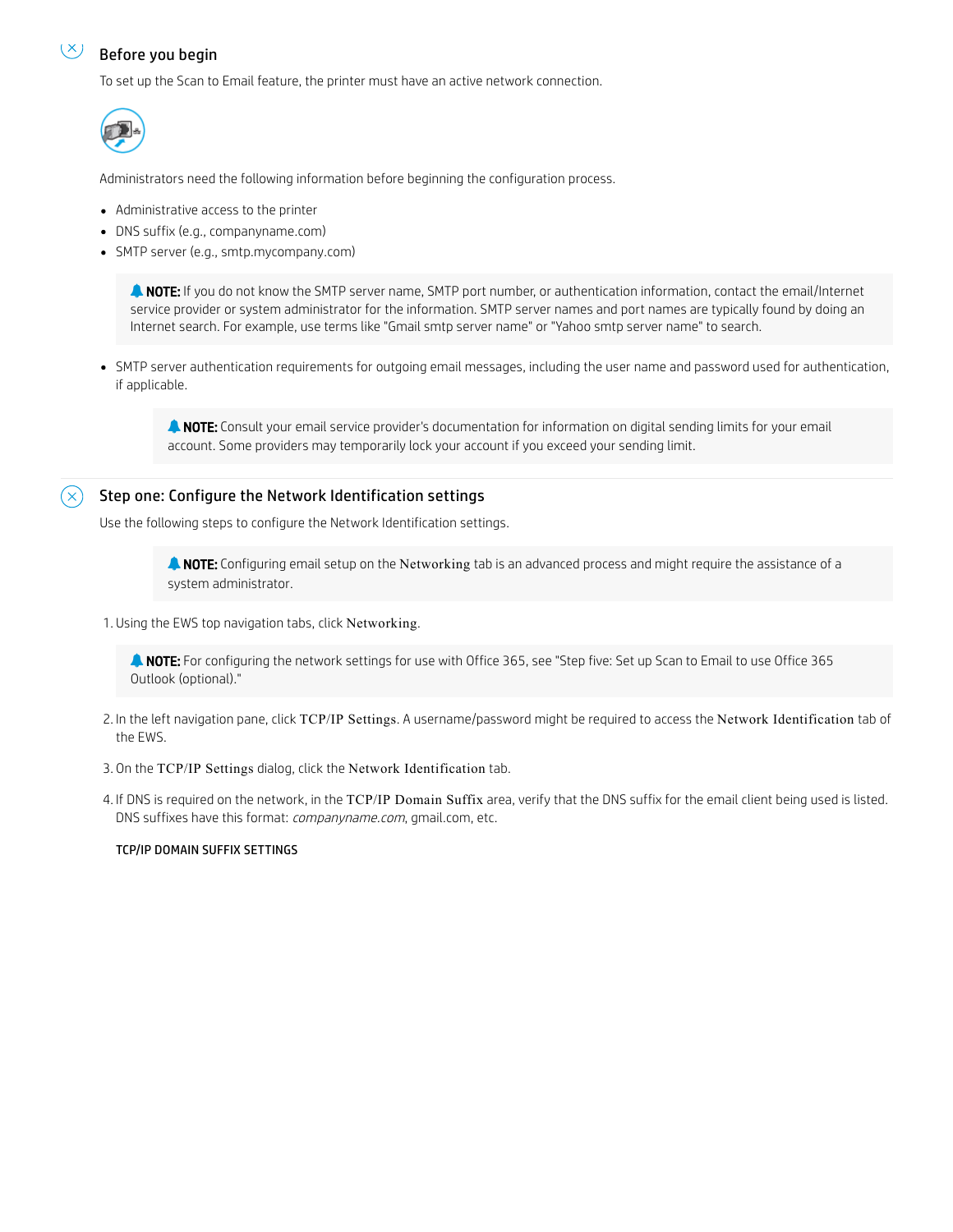|                                                                                                                                                                                                             | <b>US RED DF RES. 77</b>                                                                                                                         | $#$ Sign In            |
|-------------------------------------------------------------------------------------------------------------------------------------------------------------------------------------------------------------|--------------------------------------------------------------------------------------------------------------------------------------------------|------------------------|
| <b>Information</b><br><b>General</b>                                                                                                                                                                        | <b>Networking</b><br><b>Copy/Print</b><br><b>Scan/Digital Send</b><br><b>Troubleshooting</b><br><b>HP Web Services</b><br>Fax<br><b>Security</b> |                        |
| Configuration<br><b>Wireless Direct</b>                                                                                                                                                                     | <b>TCP/IP Settings</b>                                                                                                                           | Help                   |
| <b>TCP/IP Settings</b><br><b>Network Settings</b>                                                                                                                                                           | <b>Network Identification</b><br>TCP/IP(v4)<br>TCP/IP(v6)<br><b>Summary</b><br><b>Config Precedence</b><br><b>Advanced</b>                       |                        |
| <b>Other Settings</b><br><b>AirPrint</b>                                                                                                                                                                    | Enable DDNS                                                                                                                                      |                        |
| Select Language                                                                                                                                                                                             | <b>TCP/IP Domain Sufflix</b>                                                                                                                     |                        |
| <b>Google Cloud Print</b><br>Setup<br>Web Proxy<br>Security<br>Settings<br>Authorization<br>Secure Communication<br>Mgmt. Protocols<br>802.1X Authentication<br><b>IPsec/Firewall</b><br>Announcement Agent | <b>DNS Suffixes</b><br>Add                                                                                                                       |                        |
| <b>Diagnostics</b><br>Notwork Statistics<br>Protocol Info<br>Configuration Page                                                                                                                             | WINS (IPv4 only)<br>Primary<br>Secondary<br>Bonjour<br><b>Bonjour Service Name</b>                                                               |                        |
|                                                                                                                                                                                                             |                                                                                                                                                  | <b>Cancel</b><br>Apply |

**NOTE:** If the Domain Name suffix is not set up, use the IP address.

- 5. Click Apply.
- 6. Click OK.

#### $(\times)$ Step two: Configure the Scan to Email feature

The two options for configuring Scan to Email are the Email Setup Wizard for basic configuration and Email Setup for advanced configuration. Use the following options to configure the Scan to Email feature:

### Method one: Basic configuration using the Email Setup Wizard

Perform basic configuration using the Email Setup Wizard.

This option opens the Email Setup Wizard in the HP Embedded Web Server (EWS) for basic configuration.

1. Using the EWS top navigation tabs, click Scan/Digital Send.

2. In the left navigation pane, click Email and Scan to Network Folder Quick Setup Wizards.

3. In the Email and Scan to Network Folder Quick Setup Wizards dialog, click the Email Setup link.

**A NOTE:** If a message displays indicating that the Scan to Email feature is disabled, click Continue to proceed with the configuration and enable the Scan to Email feature upon completion.

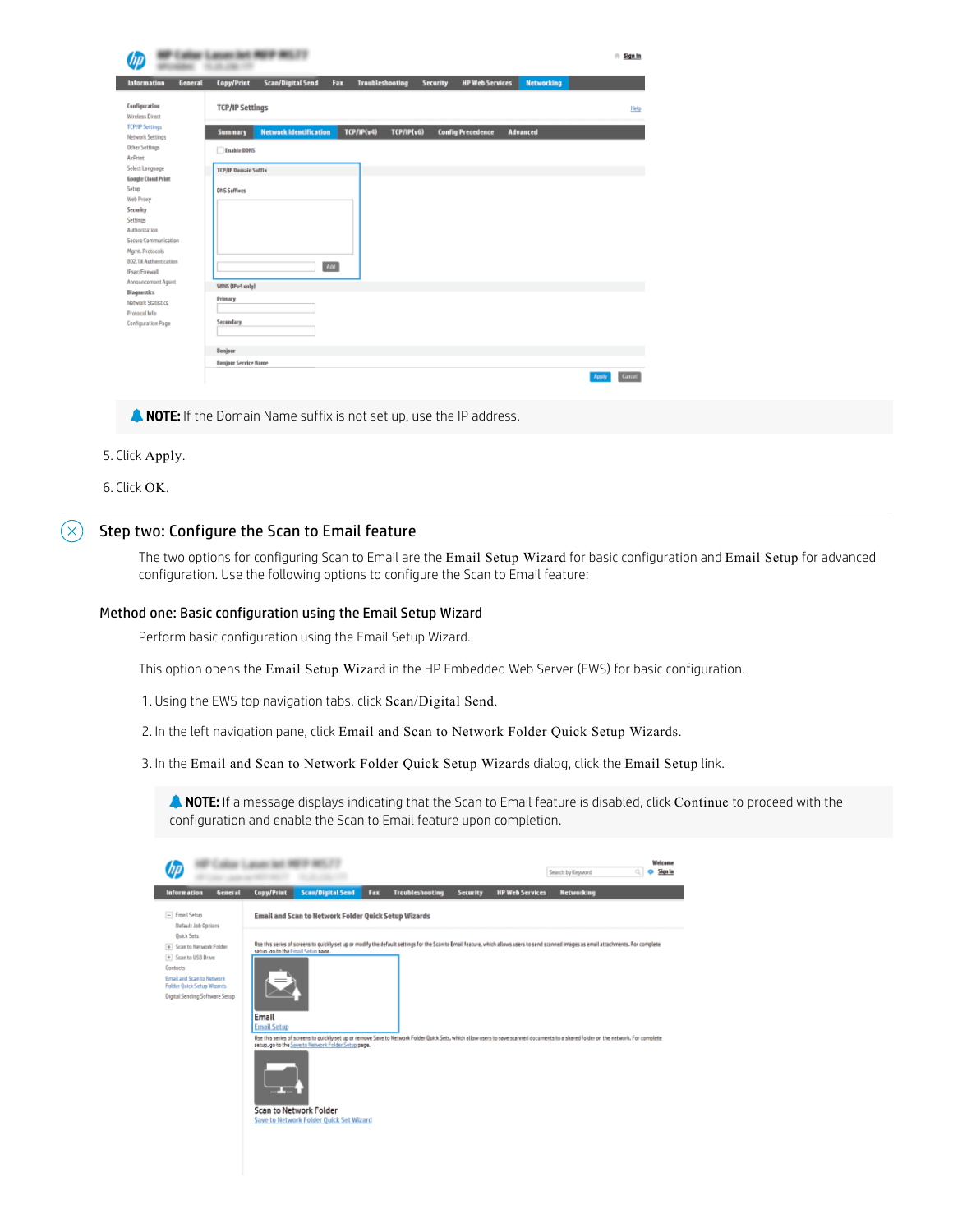- 4. On the Configure Email Servers (SMTP) dialog, select one of the following options and complete the steps:
	- Option one: Use a server already in use by Email. Select Use a server already in use by Email, and then click Next.
	- Option two: Search the network for the outgoing email server. This option finds outgoing SMTP servers inside your firewall only.

a. Select Search network for outgoing email server, and then click Next.

- b. Select the appropriate server from the Configure Email Server (SMTP) list, and then click Next.
- c. Select the option that describes the server's authentication requirements:
	- Server does not require authentication: Select Server does not require authentication, and then click Next. -OR-
	- Server requires authentication: From the drop-down list, select an authentication option:
		- Select Use credentials of user to connect after Sign In at the control panel, and then click Next. -OR-
		- Select Always use these credentials, enter the User name and Password, and then click Next.
- Option three: Add the SMTP server.

## a. Select Add SMTP server.

b. Enter the Server Name and Port Number, and then click Next.

**NOTE:** In most cases, the default port number does not need to be changed.

**A NOTE:** If you are using a hosted SMTP service such as Gmail, verify the SMTP address, port number, and SSL settings from the service provider's website or other sources. Typically, for Gmail, the SMTP address is smtp.gmail.com, port number 465, and the SSL should be enabled.

Please refer to online sources to confirm these server settings are current and valid at the time of configuration.

c. Select the appropriate server authentication option:

- Server does not require authentication: Select Server does not require authentication, and then click Next. -OR-
- Server requires authentication: Select an option from the Server requires authentication drop-down list:
	- Select Use credentials of user to connect after Sign In at the control panel, and then click Next. -OR-
	- Select Always use these credentials, enter the User name and Password, and then click Next.

5. On the Configure Email Settings dialog, enter the following information about the sender's email address, and then click Next.

**A NOTE:** When setting up the From, Subject, and Message fields, if the User editable check box is unchecked, users will not be able to edit those fields at the printer control panel when sending an email.

### SEND EMAIL SETTINGS

| Option             | Description                                                                                                                                                                                                                                                                                                                                                                                                                                                                                                                                  |
|--------------------|----------------------------------------------------------------------------------------------------------------------------------------------------------------------------------------------------------------------------------------------------------------------------------------------------------------------------------------------------------------------------------------------------------------------------------------------------------------------------------------------------------------------------------------------|
| From<br>(Required) | Select one of the following options from the From drop-down list:<br>o User's address (sign-in required)<br>• Default From: Enter a default email address and display name in the Default From<br>Email Address and Default Display Name fields<br>A NOTE: Create an email account for the printer, and use this address for the<br>default email address.<br><b>A. NOTE:</b> Configure the email feature so that users must sign in before using it.<br>This prevents users from sending an email from an address that is not their<br>own. |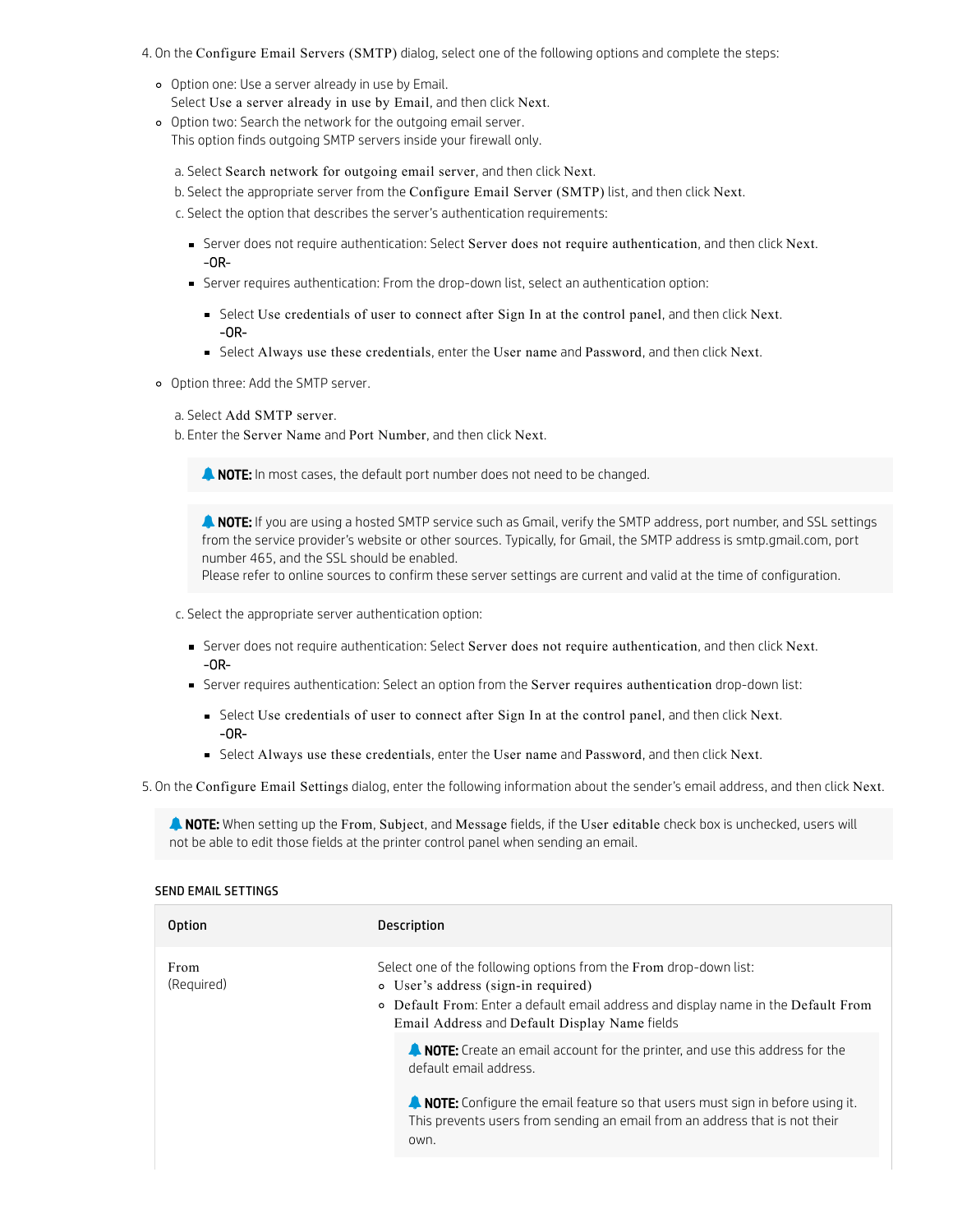| <b>Option</b>         | <b>Description</b>                                                                                                                      |
|-----------------------|-----------------------------------------------------------------------------------------------------------------------------------------|
| Subject<br>(Optional) | Provide a default subject line for the email messages.                                                                                  |
| Message<br>(Optional) | Create a custom message.<br>To use this message for all emails sent from the printer, clear the User editable check<br>box for Message. |

6. In the Configure File Scan Settings area, set the default scanning preferences, and then click Next.

| <b>Option</b>         | Description                                                                                                                                                                                                                                                                                                                                                                                                                                                 |
|-----------------------|-------------------------------------------------------------------------------------------------------------------------------------------------------------------------------------------------------------------------------------------------------------------------------------------------------------------------------------------------------------------------------------------------------------------------------------------------------------|
| File Type             | Select the default file type for the scanned document:<br>$\circ$ PDF<br>o JPEG<br>o TIFF<br>o MTIFF<br>o XPS<br>$\circ$ PDF/A<br>HP LaserJet Enterprise Flow MFP printers or MFP printers that are connected to a digital<br>send software (DSS) server also support the following OCR file types:<br>$\circ$ Text (OCR)<br>o Unicode Text (OCR)<br>$\circ$ RTF (OCR)<br>o Searchable PDF (OCR)<br>o Searchable PDF/A (OCR)<br>o HTML (OCR)<br>o CSV (OCR) |
| Color/Black           | Select the default color setting for the scanned document:<br>o Color<br>o Black<br>o Black/Gray<br>o Automatically detect                                                                                                                                                                                                                                                                                                                                  |
| Quality and File Size | Select the default output quality for the scanned document:<br>o Low (small file)<br>o Medium<br>o High (large file)                                                                                                                                                                                                                                                                                                                                        |
| Resolution            | Select the default scan resolution for the scanned document:<br>$0$ 75 dpi<br>$0$ 150 dpi<br>$0$ 200 dpi<br>$0$ 300 dpi<br>$0$ 400 dpi<br>$0$ 600 dpi                                                                                                                                                                                                                                                                                                       |

7. Review the Summary area, and then click Finish to complete the setup.

# Method two: Advanced configuration using the Email Setup

Use the following steps for advanced configuration using the E-mail Setup dialog.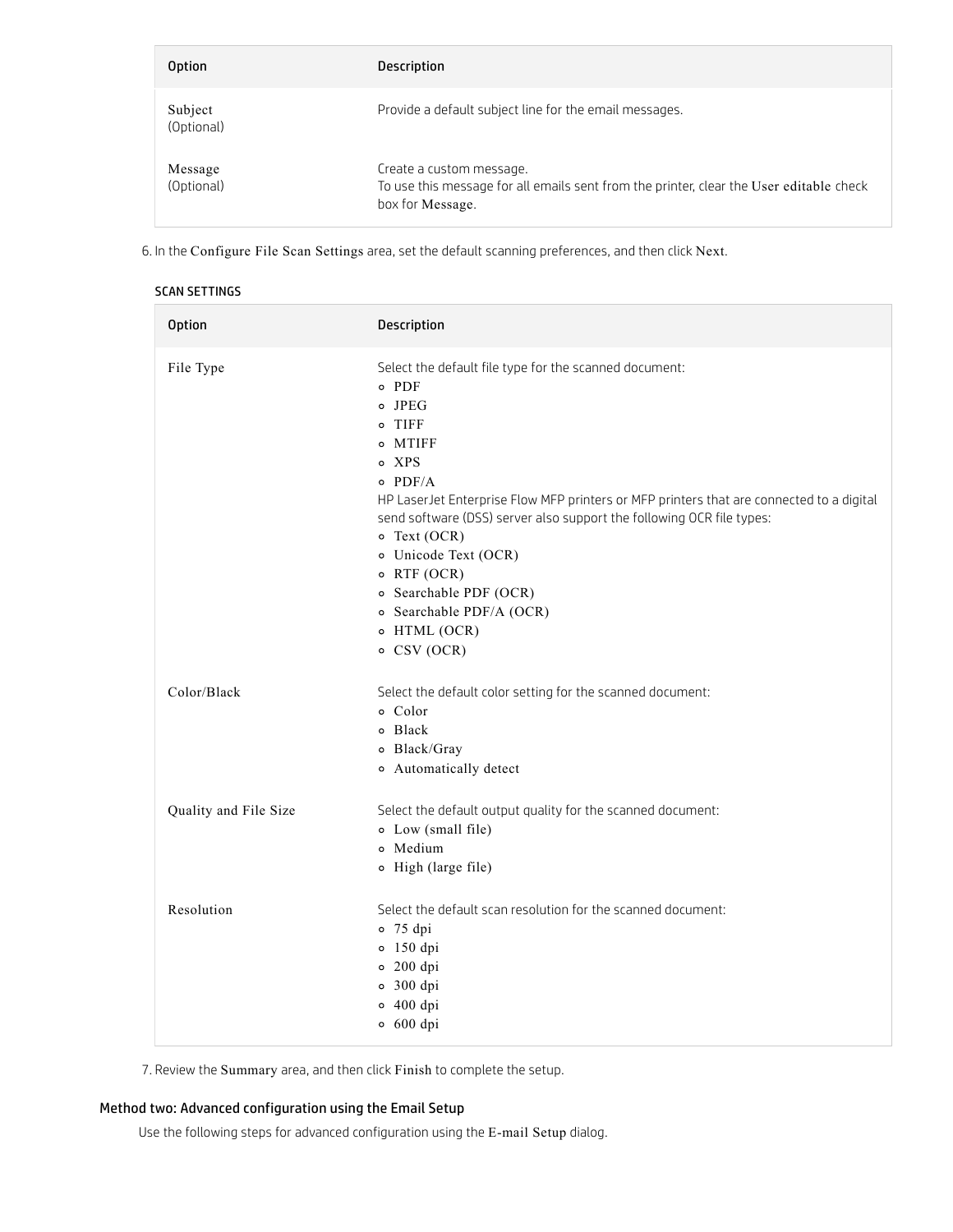1. Using the EWS top navigation tabs, click Scan/Digital Send, expand the Email Setup menu in the left navigation pane, and then click Default Job Options.

The Default Job Options page displays the Basic Settings for Scan to Email setup. To access additional settings, click the Advanced Settings button at the bottom of the page. To switch back to basic settings, click the Basic Settings button.

**A NOTE:** This procedure covers the steps for Basic Settings first and then the steps for Advanced Settings.

## LOCATION OF ADVANCED SETTINGS BUTTON

| <b>Information</b><br><b>General</b>                                                        | Copy/Print                                                                | <b>Scan/Digital Send</b>                           | Fax                          | <b>Supplies</b>                                                                                                                        | <b>Troubleshooting</b>                                                                                         | <b>Security</b> | <b>HP Web Services</b> | <b>Networking</b>                                                                                                                                                                               |
|---------------------------------------------------------------------------------------------|---------------------------------------------------------------------------|----------------------------------------------------|------------------------------|----------------------------------------------------------------------------------------------------------------------------------------|----------------------------------------------------------------------------------------------------------------|-----------------|------------------------|-------------------------------------------------------------------------------------------------------------------------------------------------------------------------------------------------|
| $-$ Email Setup<br><b>Default Job Options</b>                                               |                                                                           | <b>Email Setup &gt; Default Job Options</b>        |                              |                                                                                                                                        | b,                                                                                                             |                 |                        | Help                                                                                                                                                                                            |
| <b>Quick Sets</b><br>· Scan to Network Folder<br>Scan to SharePoint®<br>+ Scan to USB Drive | <b>Enable Scan to Email</b>                                               |                                                    |                              |                                                                                                                                        | This feature allows users to scan documents and send them as email attachments to one or more email addresses. |                 |                        |                                                                                                                                                                                                 |
| Contacts.<br>Email and Scan to Network<br>Folder Quick Setup Infizants                      | <b>Outgoing Email Servers (SMTP)</b><br>Click Add to configure a server * |                                                    |                              |                                                                                                                                        |                                                                                                                |                 |                        |                                                                                                                                                                                                 |
| <b>Digital Sending Software Setup</b>                                                       | AM.<br><b>Address and Message Field Control</b>                           |                                                    |                              | Move Down                                                                                                                              |                                                                                                                |                 |                        | Select the desired setting for each field and whether the field can be edited by the user at the control panel. If any selections require users to sign in, set the base application to require |
|                                                                                             | Frame<br><b>Default From:</b>                                             | signing in by navigating to the Security tab.<br>× | <b>Diser editable</b>        |                                                                                                                                        |                                                                                                                |                 |                        |                                                                                                                                                                                                 |
|                                                                                             | <b>Befault From:</b>                                                      |                                                    | <b>Default Display Name:</b> | Note: This is an optional setting, if set, the<br>display name is shown at the control panel.<br>rather than the Default From address. |                                                                                                                |                 |                        |                                                                                                                                                                                                 |
|                                                                                             |                                                                           |                                                    |                              |                                                                                                                                        |                                                                                                                |                 |                        |                                                                                                                                                                                                 |
|                                                                                             | Subject:                                                                  | $\ddot{\phantom{1}}$                               | User editable                |                                                                                                                                        |                                                                                                                |                 |                        |                                                                                                                                                                                                 |
|                                                                                             | <b>Advanced Settings</b>                                                  |                                                    |                              |                                                                                                                                        |                                                                                                                |                 |                        | Cancel<br>HP Instant Support   Shop for Supplies   Product Support                                                                                                                              |

2. On the Default Job Options page, select the Enable Scan to Email check box. If this check box is not selected, the feature is unavailable at the printer control panel.

|                                                                      | 1. college 12. percent taken with 19 tak |                                                                                                                                                                                                                                                  |                              |                                                                                                                                        |                 |                        | Search by Keyword | ö | <b>Sign In</b> |
|----------------------------------------------------------------------|------------------------------------------|--------------------------------------------------------------------------------------------------------------------------------------------------------------------------------------------------------------------------------------------------|------------------------------|----------------------------------------------------------------------------------------------------------------------------------------|-----------------|------------------------|-------------------|---|----------------|
| General<br><b>Information</b>                                        | Copy/Print                               | <b>Scan/Digital Send</b>                                                                                                                                                                                                                         | Fax                          | <b>Troubleshooting</b>                                                                                                                 | <b>Security</b> | <b>HP Web Services</b> | <b>Networking</b> |   |                |
| $-$ Email Setup<br><b>Default Job Options</b>                        |                                          | <b>Email Setup &gt; Default Job Options</b>                                                                                                                                                                                                      |                              |                                                                                                                                        |                 |                        |                   |   | Help           |
| <b>Ouick Sets</b><br>+ Scan to Network Folder<br>+ Scan to USB Drive | <b>Enable Scan to Email</b>              | This feature allows users to scan documents and send them as email attachments to one or more email addresses.                                                                                                                                   |                              |                                                                                                                                        |                 |                        |                   |   |                |
| Contacts<br>Email and Scan to Network                                | <b>Outgoing Email Servers (SMTP)</b>     |                                                                                                                                                                                                                                                  |                              |                                                                                                                                        |                 |                        |                   |   |                |
| Folder Quick Setup Wizards                                           | Click Add to configure a server          |                                                                                                                                                                                                                                                  |                              |                                                                                                                                        |                 |                        |                   |   |                |
| <b>Digital Sending Software Setup</b>                                | Add.                                     |                                                                                                                                                                                                                                                  |                              |                                                                                                                                        |                 |                        |                   |   |                |
|                                                                      | <b>Address and Message Field Control</b> |                                                                                                                                                                                                                                                  |                              |                                                                                                                                        |                 |                        |                   |   |                |
|                                                                      |                                          | Select the desired setting for each field and whether the field can be edited by the user at the control panel. If any selections require users to sign in, set the base application to require<br>signing in by navigating to the Security tab. |                              |                                                                                                                                        |                 |                        |                   |   |                |
|                                                                      | Fremc<br>Default From:                   | $\sim$                                                                                                                                                                                                                                           | User editable                |                                                                                                                                        |                 |                        |                   |   |                |
|                                                                      | <b>Befault From:</b>                     |                                                                                                                                                                                                                                                  | <b>Default Display Name:</b> |                                                                                                                                        |                 |                        |                   |   |                |
|                                                                      |                                          |                                                                                                                                                                                                                                                  |                              | Note: This is an optional setting. If set, the<br>display name is shown at the control panel.<br>rather than the Default From address. |                 |                        |                   |   |                |
|                                                                      | Subject:                                 | ٠                                                                                                                                                                                                                                                | <b>User editable</b>         |                                                                                                                                        |                 |                        |                   |   |                |
|                                                                      | Message:                                 | A                                                                                                                                                                                                                                                | User editable                |                                                                                                                                        |                 |                        |                   |   |                |

ENABLE SCAN TO EMAIL

- 3. In the Outgoing Email Servers (SMTP) area, complete the steps for one of the following options:
	- o Select one of the displayed servers.
	- Click Add to start the SMTP wizard.

a. In the SMTP wizard, select one of the following options:

- **Dption one: I** know my SMTP server address or host name: Enter the address of an SMTP server, and then click Next
- **Dption two:** If you do not know the address of the SMTP server, select Search network for outgoing email server, and then click Next. Select the server, and then click Next.

**A NOTE:** If an SMTP server was already created for another printer function, the Use a server already in use by another function option displays. Select this option, and then configure it to be used for the email function.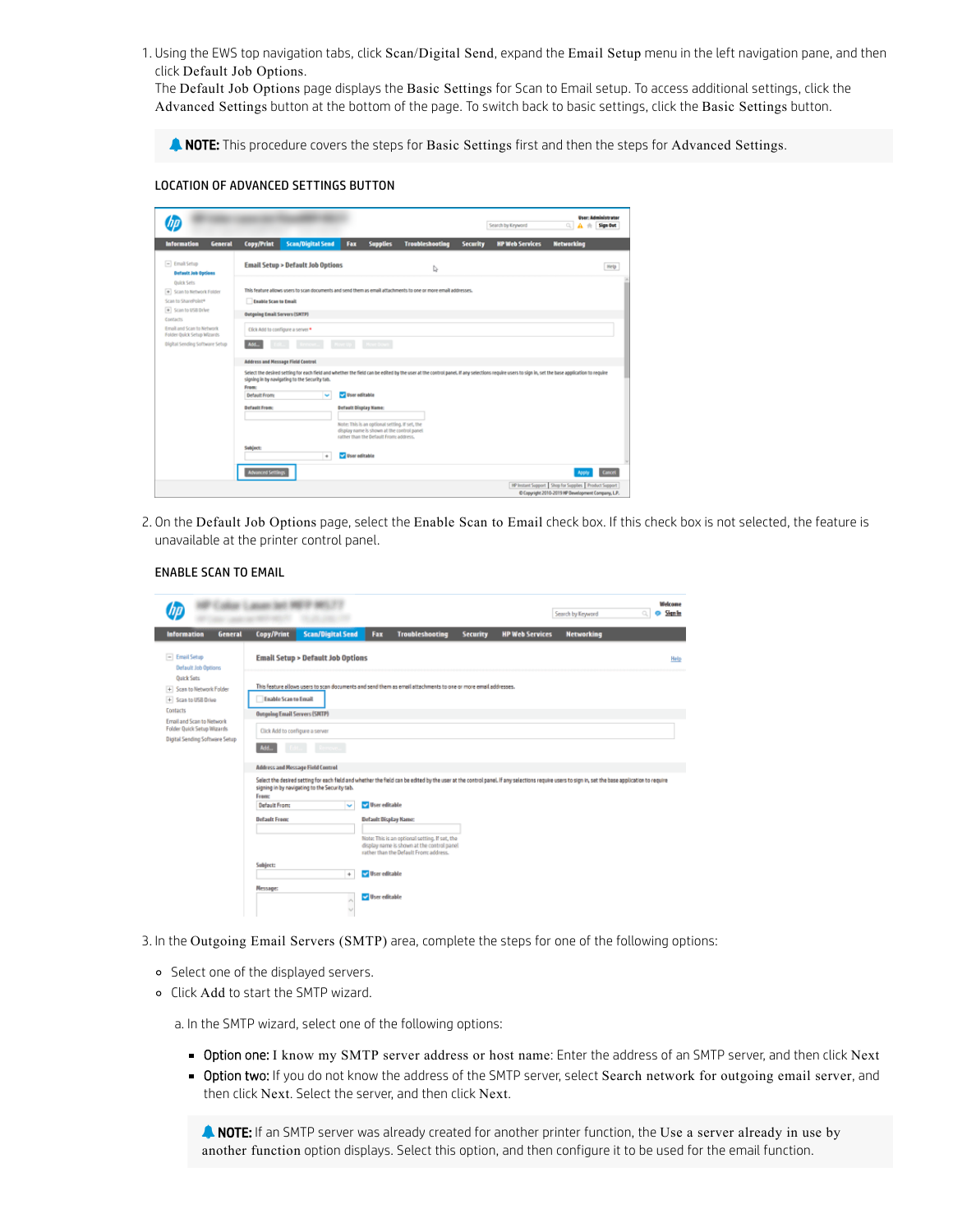b. On the Set the basic information necessary to connect to the server dialog, set the options to use, and then click Next.

- Some servers have problems sending or receiving emails that are larger than 5 megabytes (MB). These problems can be prevented by entering a number in Split emails if larger than (MB).
- In most cases, the default port number does not need to be changed. However, when using the Enable SMTP SSL Protocol option, port 587 must be used.
- If you are using Google™ Gmail for email service, select the Enable SMTP SSL Protocol check box. Typically, for gmail, the SMTP address is smtp.gmail.com, port number 465, and the SSL should be enabled. Refer to online sources to confirm these server settings are current and valid at the time of configuration.

c. On the Server Authentication Requirements dialog, select the option that describes the server's authentication requirements:

- Server does not require authentication, and then click Next.
- Server requires authentication
	- From the drop-down box, select Use credentials of user to connect after Sign In at the control panel, and then click Next.
	- From the drop-down box, select Always use these credentials, enter the Username and Password, and then click Next.

**A NOTE:** If using a signed-in user's credentials, set email to require sign in by the user on the printer control panel. Deny device guest access to email by clearing the check box for email in the Device Guest column in the Sign in and Permission Policies area on the Access Control dialog of the Security tab. The icon in the check box changes from a check mark to a lock.

d. On the Server Usage dialog, choose the printer functions that will send email through this SMTP server, and then click the Next button.

If the server requires authentication, a user name and password for sending automatic alerts and reports from the printer will be required.

- e. On the Summary and Test dialog, enter a valid email address in the Send test email to: field, and then click Test.
- f. Verify that all of the settings are correct, and then click Finish to complete the outgoing email server set up.

4. In the Address and Message Field Control area, enter a From: setting and any of the other optional settings.

### ADDRESS AND MESSAGE FIELD CONTROL (BASIC SETTINGS)

| Feature                                    | <b>Description</b>                                                                                                                                                                                                                                                                                                                                                                                                                                                                                                                                                                                                    |
|--------------------------------------------|-----------------------------------------------------------------------------------------------------------------------------------------------------------------------------------------------------------------------------------------------------------------------------------------------------------------------------------------------------------------------------------------------------------------------------------------------------------------------------------------------------------------------------------------------------------------------------------------------------------------------|
| User editable                              | To use the Default From address and Default Display Name for all emails sent from this<br>printer (unless a user is signed in), clear the User editable check box.<br>When setting up the address fields, if the User editable check box is cleared, users will not<br>be able to edit those fields at the printer control panel when sending an email. For send-to-<br>me functionality, clear the User editable check boxes for all of the address fields, including<br>the From:, To:, CC:, and BCC: fields, and then set that user's send email From: their own<br>email address and To: their own email address. |
| Default From: and Default<br>Display Name: | Provide an email address and name to use for the From: address for the email message.<br><b>ANOTE:</b> Create an email account for the printer, and use this address for the default<br>email address.<br><b>A NOTE:</b> Configure the email feature so that users must sign in before using it. This<br>prevents users from sending an email from an address that is not their own.                                                                                                                                                                                                                                  |
| Subject:                                   | Provide a default subject line for the email messages.                                                                                                                                                                                                                                                                                                                                                                                                                                                                                                                                                                |
| Message:                                   | Create a custom message. To use this message for all emails sent from the printer, clear or<br>do not select the User editable check box for Message:.                                                                                                                                                                                                                                                                                                                                                                                                                                                                |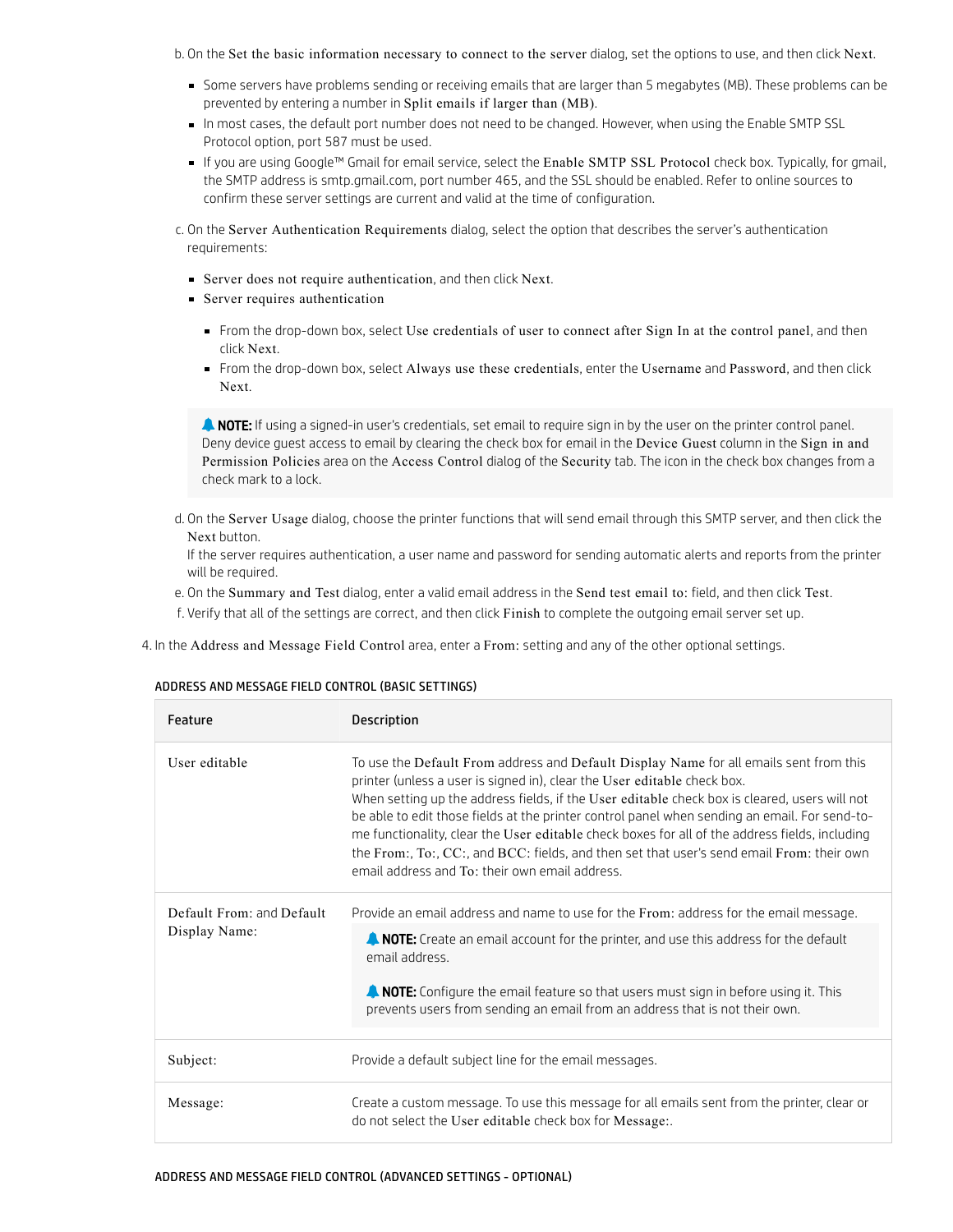| Feature                                | Description                                                                                                                                                                                                                                                                                                                                                                                                                                      |
|----------------------------------------|--------------------------------------------------------------------------------------------------------------------------------------------------------------------------------------------------------------------------------------------------------------------------------------------------------------------------------------------------------------------------------------------------------------------------------------------------|
| Address Field<br>Restrictions          | Specify whether users must select an email address from an address book or whether users<br>are allowed to enter in an email address manually.                                                                                                                                                                                                                                                                                                   |
|                                        | A A CAUTION: If Users must select from address book is selected, and any of the<br>address fields are also set as User editable, changes to those editable fields also<br>change the corresponding values in the address book.<br>To prevent users from changing contacts in the Address Book at the printer control<br>panel, go to the Access Control page on the Security tab, and deny Device Guest<br>access to address book modifications. |
| Allow invalid email<br>address formats | Select to allow an invalid email address format.                                                                                                                                                                                                                                                                                                                                                                                                 |
| To:                                    | Provide a To (recipient) email address for emails.                                                                                                                                                                                                                                                                                                                                                                                               |
| CC:                                    | Provide a CC email address for emails.                                                                                                                                                                                                                                                                                                                                                                                                           |
| BCC:                                   | Provide a BCC email address for emails.                                                                                                                                                                                                                                                                                                                                                                                                          |

5. In the File Settings area, set the default file settings preferences.

# FILE SETTINGS (BASIC SETTINGS)

| Feature               | Description                                                                                                                                                                                                                   |
|-----------------------|-------------------------------------------------------------------------------------------------------------------------------------------------------------------------------------------------------------------------------|
| File Name             | Default file name for the file to be saved.<br>Select the User editable check box to make this setting editable at the printer control panel.                                                                                 |
| File Type             | Select the file format for the saved file.<br>Select the User editable check box to make this setting editable at the printer control panel.                                                                                  |
| Resolution            | Set the resolution for the file. Higher resolution images have more dots per inch (dpi), so<br>they show more detail. Lower resolution images have fewer dots per inch and show less<br>detail, but the file size is smaller. |
| Quality and File Size | Select the quality for the file. Higher-quality images require a larger file size than lower-<br>quality images, and they take more time to send.                                                                             |
| Color/Black           | Specify whether copies are to be printed in color, black and gray, or black only.                                                                                                                                             |

# FILE SETTINGS (ADVANCED SETTINGS - OPTIONAL)

| Feature               | Description                                                                                                                          |
|-----------------------|--------------------------------------------------------------------------------------------------------------------------------------|
| File Name Prefix      | Set the default file name prefix used for files saved to a network folder.                                                           |
| File Name Suffix      | Set the default file name suffix used for files saved to a network folder.<br>Duplicate filename suffix default [filename] YYYYMMDDT |
| File Name Preview     | Enter a file name, and then click the Update Preview button.                                                                         |
| File Numbering Format | Select a file name format for when the job is divided into multiple files.                                                           |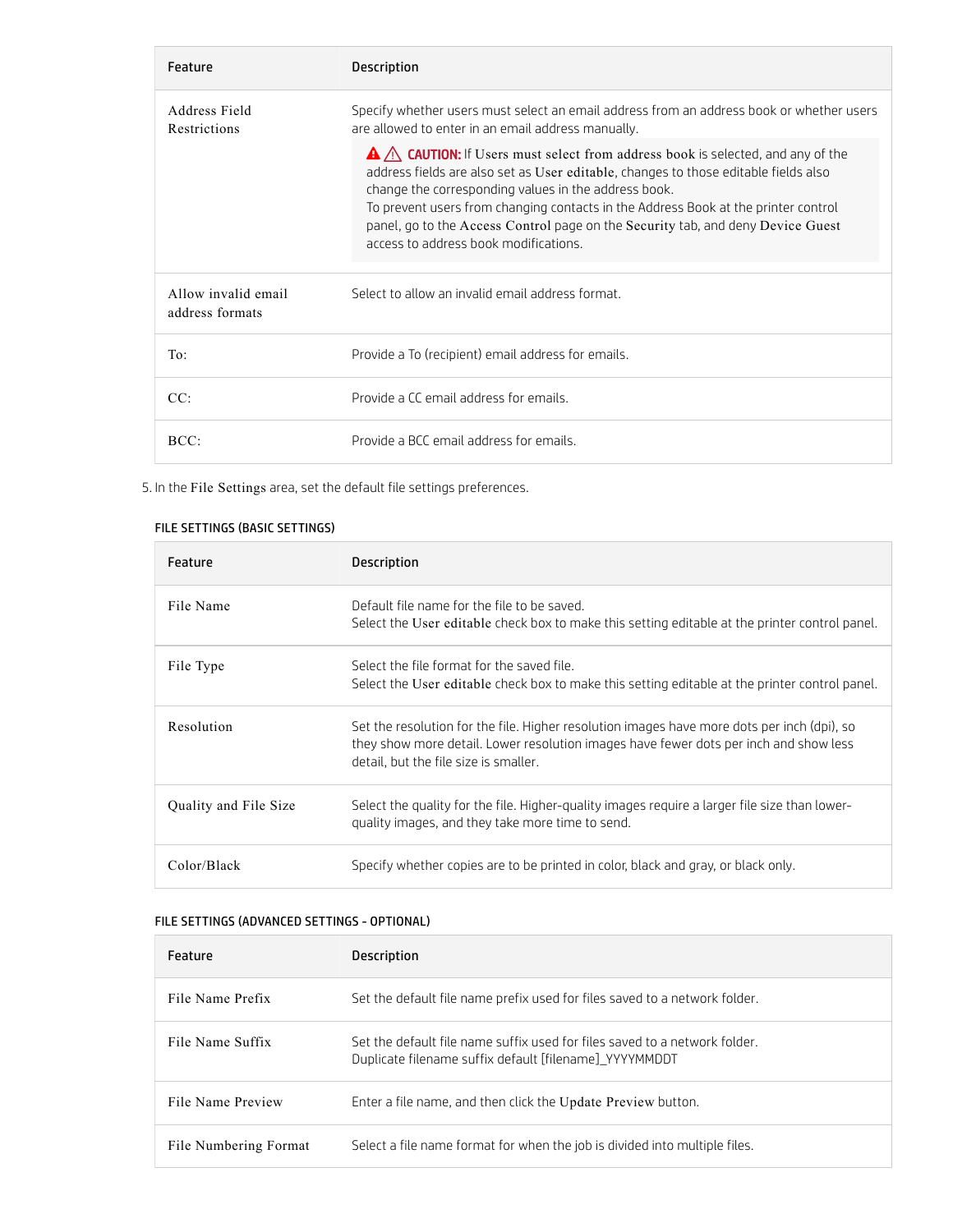| Feature                                                     | <b>Description</b>                                                                                                                                                                                                                                                                                                   |
|-------------------------------------------------------------|----------------------------------------------------------------------------------------------------------------------------------------------------------------------------------------------------------------------------------------------------------------------------------------------------------------------|
| Add numbering when job<br>has just one file (ex. $1-$<br>1) | Select this setting to add numbering to a file name when the job is only one file instead of<br>multiple files.                                                                                                                                                                                                      |
| High Compression<br>(smaller file)                          | Select this setting to compress the scanned file, which reduces the file size. However, the<br>scanning process for a High compression file might take longer than for a Normal<br>compression file.                                                                                                                 |
| PDF encryption                                              | If the file type is PDF, then this option encrypts the output PDF file. A password must be<br>specified as part of the encryption. The same password must be used to open the file. The<br>user will be prompted to enter a password prior to scanning their job if one has not been set<br>prior to pressing start. |
| Suppress blank pages                                        | If the Suppress blank pages option is enabled, blank pages will be ignored.                                                                                                                                                                                                                                          |
| Create Multiple Files                                       | Select this setting to scan pages into separate files based on a predetermined maximum<br>number of pages per file.                                                                                                                                                                                                  |

6. Click the Advanced Settings button to display the following settings:

- Signing and Encryption
- Notification (job notification)
- o Scan Settings

7. In the Signing and Encryption area, set the signing and encryption preferences.

## SIGNING AND ENCRYPTION SETTINGS

| Feature                                                                | <b>Description</b>                                                                                                                                              |
|------------------------------------------------------------------------|-----------------------------------------------------------------------------------------------------------------------------------------------------------------|
| Signing                                                                | Select whether to sign the email with a security certificate.<br>Select the User editable check box to make this setting editable at the printer control panel. |
| Hashing Algorithm                                                      | Select the algorithm to use for signing the certificate.                                                                                                        |
| Encryption                                                             | Select whether to encrypt the email.<br>Select the User editable check box to make this setting editable at the printer control panel.                          |
| Encryption Algorithm                                                   | Select the algorithm to use for encrypting the email.                                                                                                           |
| Attribute for Recipient<br>Public Key                                  | Enter which attribute to use to retrieve the recipient's public key certificate from LDAP.                                                                      |
| Use the recipient public<br>key certificate to verify<br>the recipient | Select this setting to use the recipient's public key certificate to verify the recipient.                                                                      |

8. In the Notification area, select when users will receive notifications about sent emails. The default setting is using the signed in user's email address. If the recipient email address is blank, no notification is sent.

9. In the Scan Settings area, set the default scanning preferences.

## SCAN SETTINGS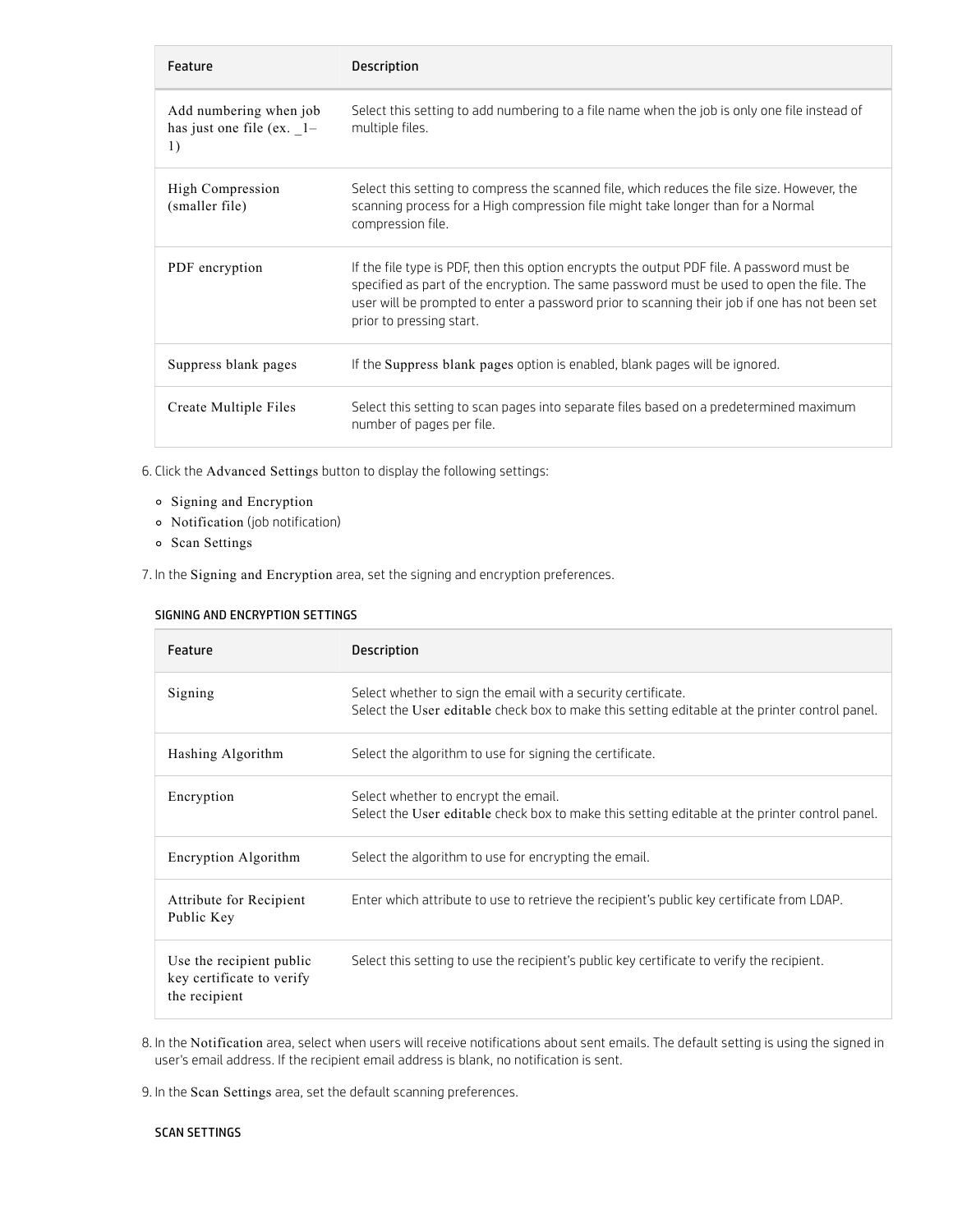| <b>Feature</b>        | <b>Description</b>                                                                                                                                    |
|-----------------------|-------------------------------------------------------------------------------------------------------------------------------------------------------|
| Original Size         | Select the page size of the original document.                                                                                                        |
| Original Sides        | Select whether the original document is single-sided or double-sided.                                                                                 |
| Optimize Text/Picture | Select to optimize the output of a particular type of content.                                                                                        |
| Content Orientation   | Select the way the content of the original document is placed on the page: Portrait or<br>Landscape.                                                  |
| Background Cleanup    | Select a value to remove faint images from the background or to remove a light background<br>color.                                                   |
| Darkness              | Select a value to adjust the darkness of the file.                                                                                                    |
| Contrast              | Select a value to adjust the contrast of the file.                                                                                                    |
| Sharpness             | Select a value to adjust the sharpness of the file.                                                                                                   |
| Image Preview         | Select whether to require or make optional a displayed preview of the job or to disable a<br>preview.                                                 |
| Cropping Options      | Select whether or not to allow a job to be cropped and the type of cropping option.                                                                   |
| Erase Edges           | Select this setting to specify the width of edge margins to be erased, in either inches or<br>millimeters, for the front side and back side of a job. |

10. Review the selected options to verify that they are accurate, and then click Apply to complete the setup.

#### $(\times)$ Step three: Configure the Quick Sets (optional)

Quick Sets are optional short-cut jobs that can be accessed on the main Home screen or within the Quick Sets application at the printer. Use the following procedure to configure the Quick Sets.

1. In the Email Setup area of the left navigation pane, click Quick Sets.

2. Select one of the following options:

- Select an existing Quick Set under Quick Sets Application in the table. -OR-
- Click Add to start the Quick Set Wizard.

3. If you selected Add, the Quick Sets Setup page opens. Complete the following information:

- Quick Set Name: Enter a title for the new Quick Set.
- Quick Set Description: Enter a description of the Quick Set.
- Quick Set Start Option: To set how the Quick Set starts, click either Enter application, then user presses Start or Start instantly when selected from the Home Screen.
- 4. Define the following settings for the Quick Set: Address and Message Field Control, Signing and Encryption, Notification, Scan Settings, File Settings.
- 5. Click Finish to save the Quick Set.

# Step four: Set up Scan to Email to use Office 365 Outlook (optional)

Enable the printer to send an email with an Office 365 Outlook account from the control panel.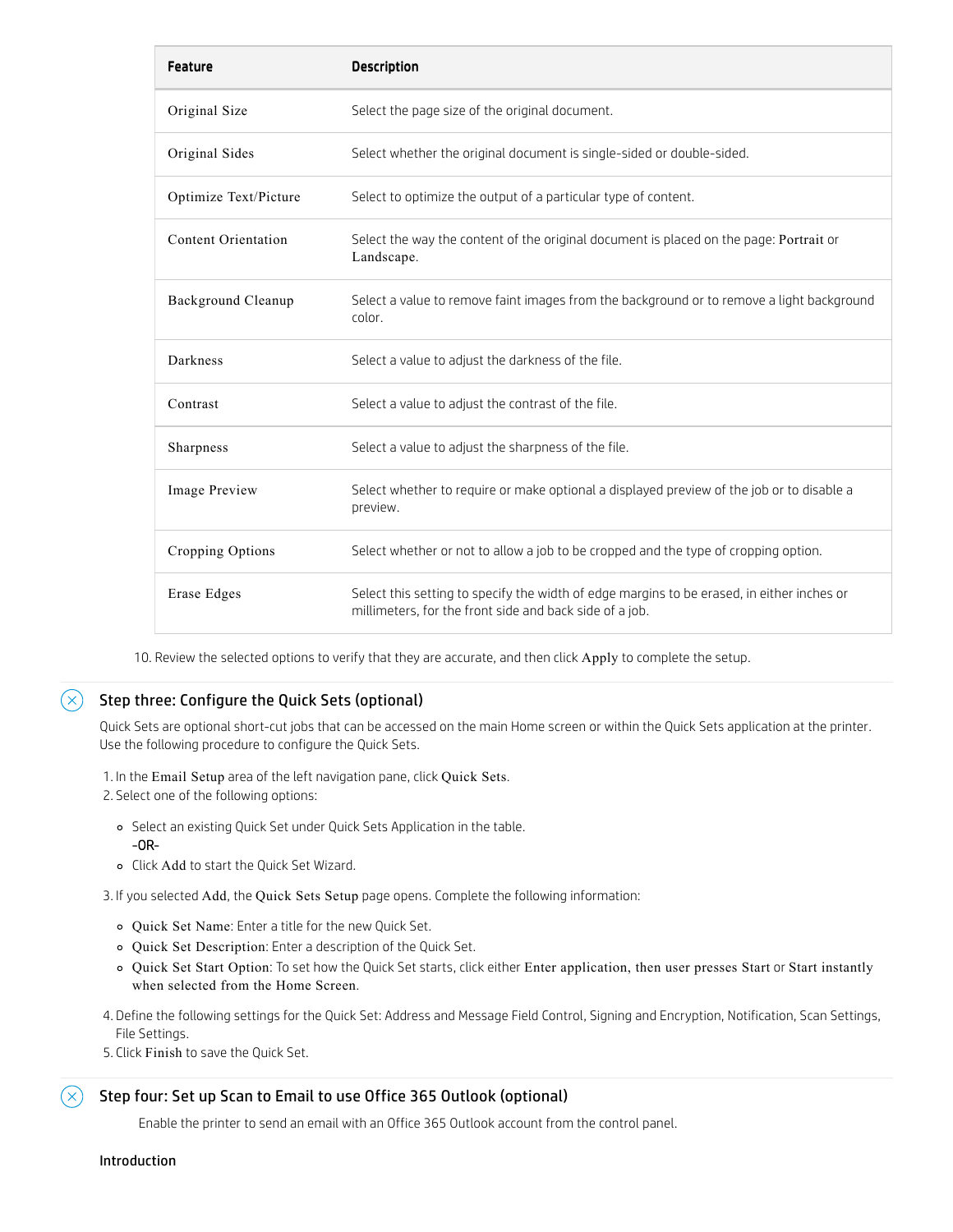Microsoft Office 365 Outlook is a cloud-based email system provided by Microsoft which uses Microsoft's Simple Mail Transfer Protocol (SMTP) server to send or receive emails. Complete the following to enable the printer to send an email with an Office 365 Outlook account from the control panel.

**A NOTE:** You must have an email address account with Office 365 Outlook to configure the settings in the EWS.

### Configure the outgoing email server (SMTP) to send an email from an Office 365 Outlook account

Configure the outgoing email server using the following procedure.

- 1. Using the EWS top navigation tabs, click Networking.
- 2. In the left navigation pane, click TCP/IP Settings.
- 3. In the TCP/IP Settings area, click the Network Identification tab.
- 4. If DNS is required on the network, in the TCP/IP Domain Suffix area, verify that the DNS suffix for the email client being used is listed. DNS suffixes have this format: companyname.com, Gmail.com, etc.

|                                                                                                                                                                                                                                                                | (4) 9904-9916, 213                                                                                                                               | $#$ Sign In     |
|----------------------------------------------------------------------------------------------------------------------------------------------------------------------------------------------------------------------------------------------------------------|--------------------------------------------------------------------------------------------------------------------------------------------------|-----------------|
| <b>Information</b><br>General                                                                                                                                                                                                                                  | <b>Scan/Digital Send</b><br><b>HP Web Services</b><br><b>Networking</b><br><b>Copy/Print</b><br><b>Troubleshooting</b><br><b>Security</b><br>Fax |                 |
| Configuration<br><b>Wireless Direct</b>                                                                                                                                                                                                                        | <b>TCP/IP Settings</b>                                                                                                                           | Help            |
| <b>TCP/IP Settings</b><br><b>Network Settings</b>                                                                                                                                                                                                              | <b>Network Identification</b><br>TCP/IP(v4)<br>TCP/IP(v6)<br><b>Config Precedence</b><br><b>Advanced</b><br><b>Summary</b>                       |                 |
| <b>Other Settings</b><br><b>AirPrint</b>                                                                                                                                                                                                                       | Enable DONS                                                                                                                                      |                 |
| Select Language                                                                                                                                                                                                                                                | <b>TCP/IP Domain Sufflix</b>                                                                                                                     |                 |
| <b>Google Cloud Print</b><br>Setup<br>Web Proxy<br>Security<br>Settings<br>Authorization<br>Secure Communication<br>Mgmt. Protocols<br>802.1X Authentication<br><b>IPsec/Firewall</b><br>Announcement Agent<br><b>Diagnostics</b><br><b>Natwork Statistics</b> | <b>DNS Suffixes</b><br>Add<br>WINS (IPv4 only)<br>Primary                                                                                        |                 |
| Protocol Info<br>Configuration Page                                                                                                                                                                                                                            | Secondary<br>Bonjour<br><b>Bonjour Service Name</b>                                                                                              | Cancel<br>Apply |

**A NOTE:** If the Domain Name suffix is not set up, use the IP address.

- 5. Click Apply.
- 6. Click the Scan/Digital Send tab.
- 7. On the left navigation pane, click Email Setup.
- 8. On the Email Setup page, select the Enable Scan to Email check box. If this check box is not available, the feature is unavailable at the printer control panel.